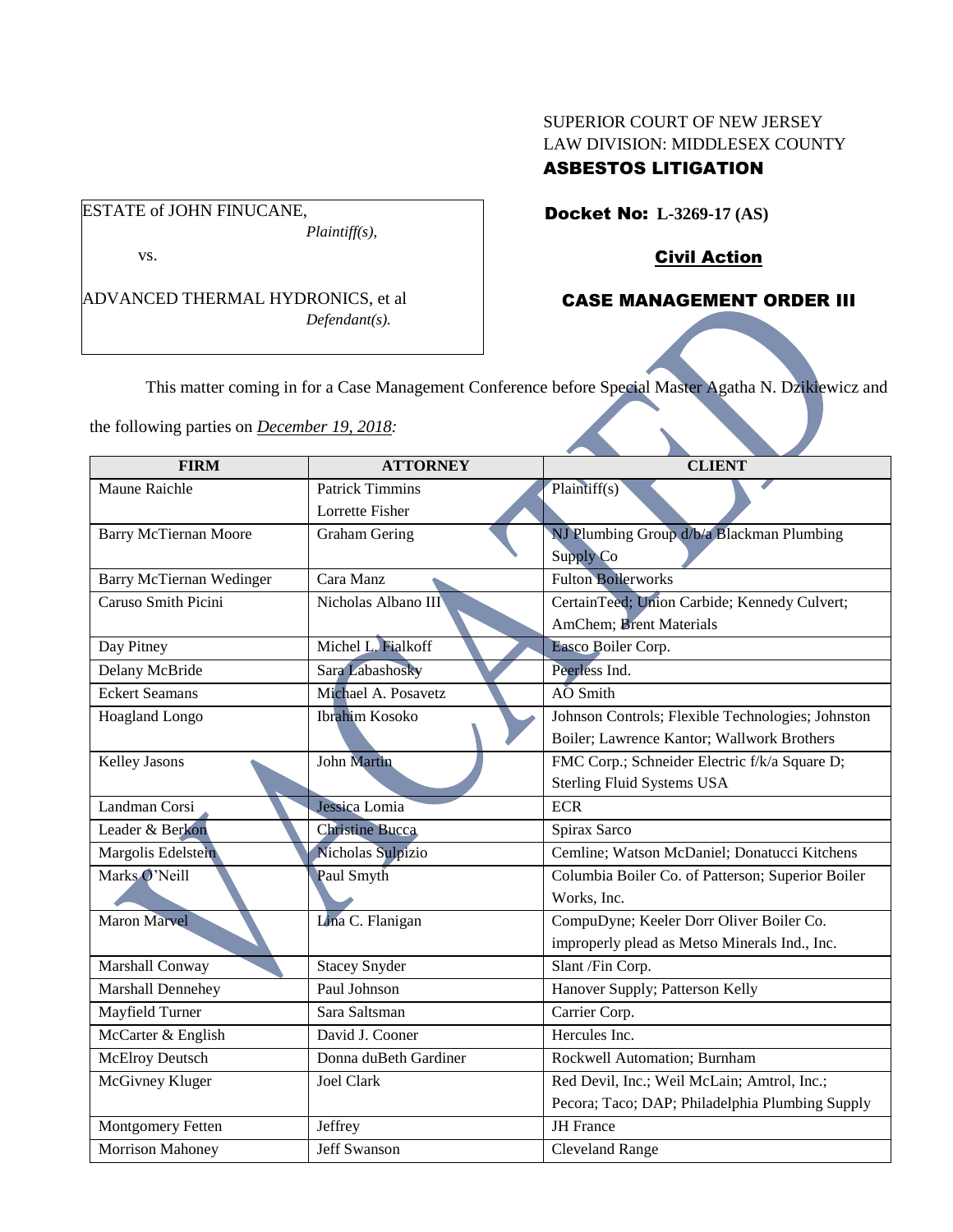| Nowell PA               | Linda Dunne         | United Supply Co.                         |
|-------------------------|---------------------|-------------------------------------------|
| Pascarella DiVita       | Joshua Greeley      | Ingersoll Rand; Trane US Inc.; Rheem Mfg. |
| Rawle & Henderson       | Samuel Garson       | <b>Atlantic Plumbing Supply</b>           |
| Reilly McDevitt         | Michelle Cappuccio  | Ral Supply; Cleaver Brooks                |
| <b>Troutman Sanders</b> | Joanne P. Rogers    | Advanced Thermal Hydronics; Mestek Inc.   |
| White & Williams        | Michael J. Toczyski | Bradford White; Laars Heating Systems     |
| Wilbraham Lawler        | Lynn Roberts        | Dunphey-Smith                             |
|                         | Jason Harmon        |                                           |

IT IS on this **20th** day of **December, 2018**, *effective from the conference date;*

### ORDERED as follows:

Counsel receiving this Order through computerized electronic medium (E-Mail) shall be deemed by the court to have received a copy of the filed original court document. Any document served pursuant to this Order shall be deemed to be served by mail pursuant to *R*.1:5-2.

Any jurisdictional motions must be filed in accordance with the Court Rules or be waived.

Any *forum non conveniens* motions must be filed as soon as practicable; once sufficient discovery is conducted so that the motion may be properly brought.

### **DISCOVERY**

- March 15, 2019 Fact discovery, including depositions, shall be completed by this date. Plaintiff's counsel shall contact the Special Master within one week of this deadline if all fact discovery is not completed.
- March 29, 2019 Depositions of corporate representatives shall be completed by this date.

# **MEDICAL EXPERT REPORT**

- April 12, 2019 Plaintiff shall serve medical expert reports by this date.
- April 12, 2019 Upon request by defense counsel, plaintiff is to arrange for the transfer of pathology specimens and x-rays, if any, by this date.
- August 16, 2019 Defendants shall identify its medical experts and serve medical reports, if any, by this date. In addition, defendants shall notify plaintiff's counsel (as well as all counsel of record) of a joinder in an expert medical defense by this date.

### **LIABILITY EXPERT REPORTS**

| April 12, 2019  | Plaintiff shall identify its liability experts and serve liability expert reports by this date or<br>waive any opportunity to rely on liability expert testimony.           |
|-----------------|-----------------------------------------------------------------------------------------------------------------------------------------------------------------------------|
| August 16, 2019 | Defendants shall identify its liability experts and serve liability expert reports, if any, by this<br>date or waive any opportunity to rely on liability expert testimony. |

 $\_$  , and the set of the set of the set of the set of the set of the set of the set of the set of the set of the set of the set of the set of the set of the set of the set of the set of the set of the set of the set of th